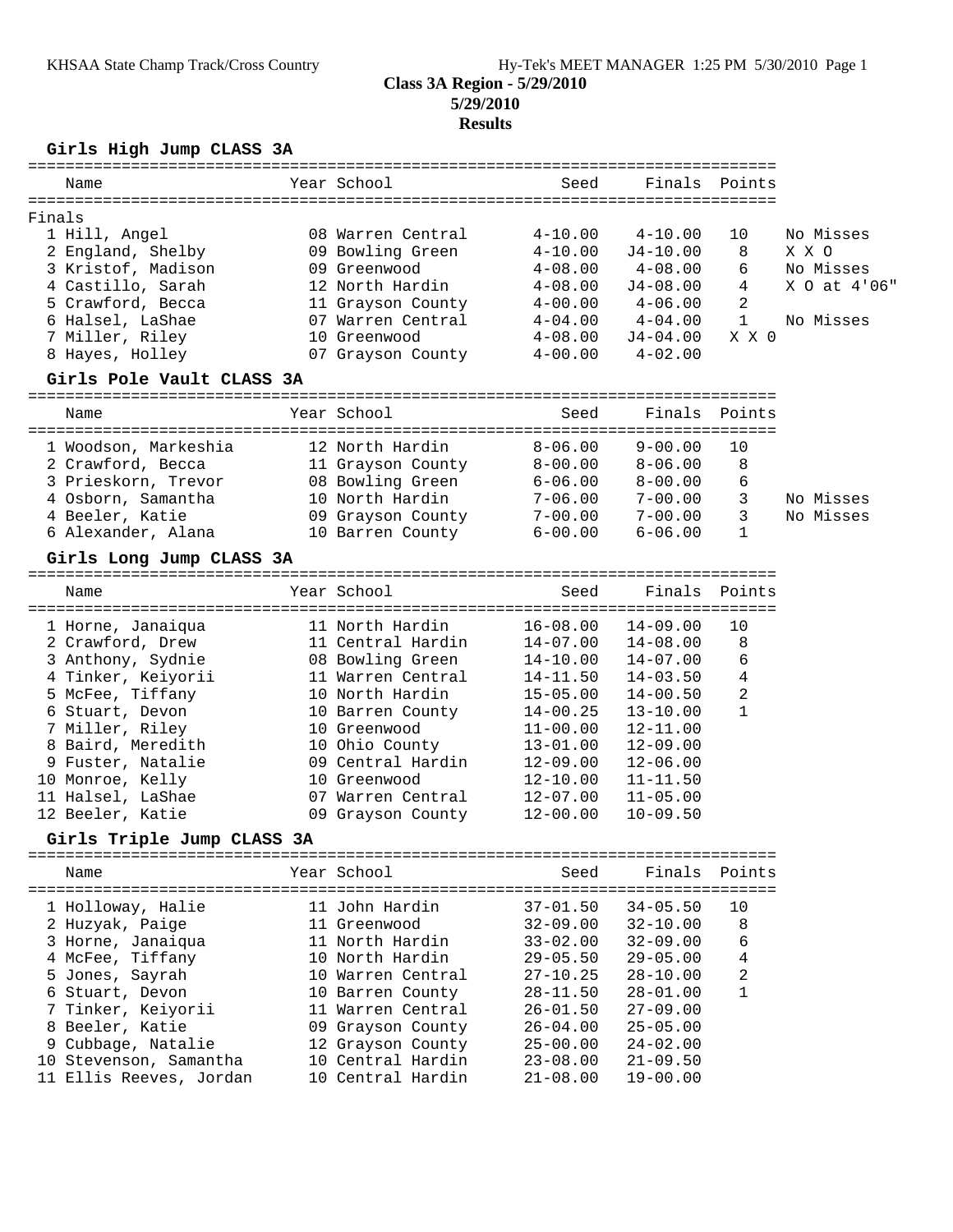## **Class 3A Region - 5/29/2010 5/29/2010 Results**

#### **Girls Shot Put CLASS 3A**

| Name |                                                                                                                                                                                                                                                    | Seed                                                                                                                                                                                                                                                 | Finals       | Points         |
|------|----------------------------------------------------------------------------------------------------------------------------------------------------------------------------------------------------------------------------------------------------|------------------------------------------------------------------------------------------------------------------------------------------------------------------------------------------------------------------------------------------------------|--------------|----------------|
|      |                                                                                                                                                                                                                                                    | $33 - 00.00$                                                                                                                                                                                                                                         | $34 - 09.00$ | 10             |
|      |                                                                                                                                                                                                                                                    | $31 - 04.00$                                                                                                                                                                                                                                         | $33 - 08.00$ | 8              |
|      |                                                                                                                                                                                                                                                    | $34 - 03.00$                                                                                                                                                                                                                                         | $32 - 06.00$ | 6              |
|      |                                                                                                                                                                                                                                                    | $32 - 08.00$                                                                                                                                                                                                                                         | $32 - 02.00$ | 4              |
|      |                                                                                                                                                                                                                                                    | $33 - 00.00$                                                                                                                                                                                                                                         | $30 - 00.50$ | $\overline{2}$ |
|      |                                                                                                                                                                                                                                                    | $25 - 04.00$                                                                                                                                                                                                                                         | $28 - 02.00$ |                |
|      |                                                                                                                                                                                                                                                    | $27 - 02.00$                                                                                                                                                                                                                                         | $26 - 08.50$ |                |
|      |                                                                                                                                                                                                                                                    | $24 - 09.00$                                                                                                                                                                                                                                         | $24 - 02.00$ |                |
|      |                                                                                                                                                                                                                                                    | $23 - 08.00$                                                                                                                                                                                                                                         | $23 - 09.00$ |                |
|      |                                                                                                                                                                                                                                                    | $26 - 04.00$                                                                                                                                                                                                                                         | $23 - 04.00$ |                |
|      |                                                                                                                                                                                                                                                    | $25 - 00.75$                                                                                                                                                                                                                                         | $23 - 00.00$ |                |
|      |                                                                                                                                                                                                                                                    | $21 - 01.00$                                                                                                                                                                                                                                         | $22 - 07.00$ |                |
|      | 1 Mosley, Michelle<br>2 Howard, Lindsey<br>3 Clement, Chyna<br>4 Weaver, Hope<br>5 Higdon, Paige<br>6 Smith, Mackenzie<br>7 Hudson, Zena<br>8 Williams, Sky<br>9 Miller, Hope<br>10 Hayes, Holley<br>11 Stockton, Lariah<br>12 Waldvogel, Samantha | Year School<br>12 North Hardin<br>12 Barren County<br>10 Bowling Green<br>11 North Hardin<br>11 Grayson County<br>10 Warren Central<br>10 Ohio County<br>10 Central Hardin<br>11 Greenwood<br>07 Grayson County<br>10 Warren Central<br>10 Greenwood |              |                |

#### **Girls Discus Throw CLASS 3A**

================================================================================ Name Year School Seed Finals Points ================================================================================ 1 Weaver, Hope 11 North Hardin 100-01 97-06 10 2 Grady, Miriah 12 North Hardin 91-05 90-09 8 3 Deeb, Lexie 12 Bowling Green 80-06 85-03 6 4 Higdon, Paige 11 Grayson County 81-00 83-05 4 5 Howard, Lindsey 12 Barren County 90-09 83-04 2 6 Ashley, Hannah 07 Grayson County 78-00 77-02 1 7 Hudson, Zena 10 Ohio County 75-09 75-10 8 Russell, Kayla 10 John Hardin 74-08 71-07 9 Miller, Hope 11 Greenwood 70-11 67-10 10 Grainger, Dominique 11 Warren Central 65-04 65-09 11 Stockton, Lariah 10 Warren Central 70-03 62-02 12 Williams, Sky 10 Central Hardin 59-05 61-00 13 Potter, Mirushka 10 Central Hardin 46-07 47-08 14 Waldvogel, Samantha 10 Greenwood 47-09 43-06

#### **Boys High Jump CLASS 3A**

================================================================================

| Name                      | Year School       | Seed        | Finals       | Points    |                |  |
|---------------------------|-------------------|-------------|--------------|-----------|----------------|--|
| 1 Halsel, Donavan         | 10 Warren Central | $6 - 06.00$ | $6 - 05.00$  | 10        | Jump Off 6'05" |  |
|                           |                   |             |              |           |                |  |
| 2 Evans, Steven           | 10 Central Hardin | $6 - 04.00$ | $6 - 04.00$  | 8         | Jump Off 6'04" |  |
| 3 Buckles, Daniel         | 11 Grayson County | $6 - 02.00$ | $6 - 00.00$  | 6         | $O - -$        |  |
| 4 Crawford, AJ            | 12 North Hardin   | $5 - 10.00$ | $J6-00.00$   | 4         | $X_O -$        |  |
| 5 Mann, Chance            | 10 Greenwood      | $5 - 02.00$ | $5 - 08.00$  | 2         | $0 - -$        |  |
| 6 Hall, Clayton           | 10 Greenwood      | $5 - 10.00$ | $J5 - 08.00$ |           | X X C          |  |
| 7 Brown, Jeremy           | 10 North Hardin   | $5 - 10.00$ | $5 - 06.00$  | No Misses |                |  |
| 8 Robinson, Sage          | 11 Bowling Green  | $5 - 08.00$ | $J5 - 06.00$ |           | $0 - + 1$ Miss |  |
| 9 Bledsoe, Andre          | 10 Warren Central | $5 - 06.00$ | $5 - 04.00$  |           |                |  |
| 10 Sabastion, Devin       | 11 Grayson County | $5 - 02.00$ | $5 - 02.00$  | $X$ O –   |                |  |
| 11 Furlong, Chris         | 09 Barren County  | $5 - 00.00$ | $J5-02.00$   | X X C     |                |  |
| -- Boulware, Johannesburg | 10 John Hardin    | $5 - 02.00$ | ΝH           |           |                |  |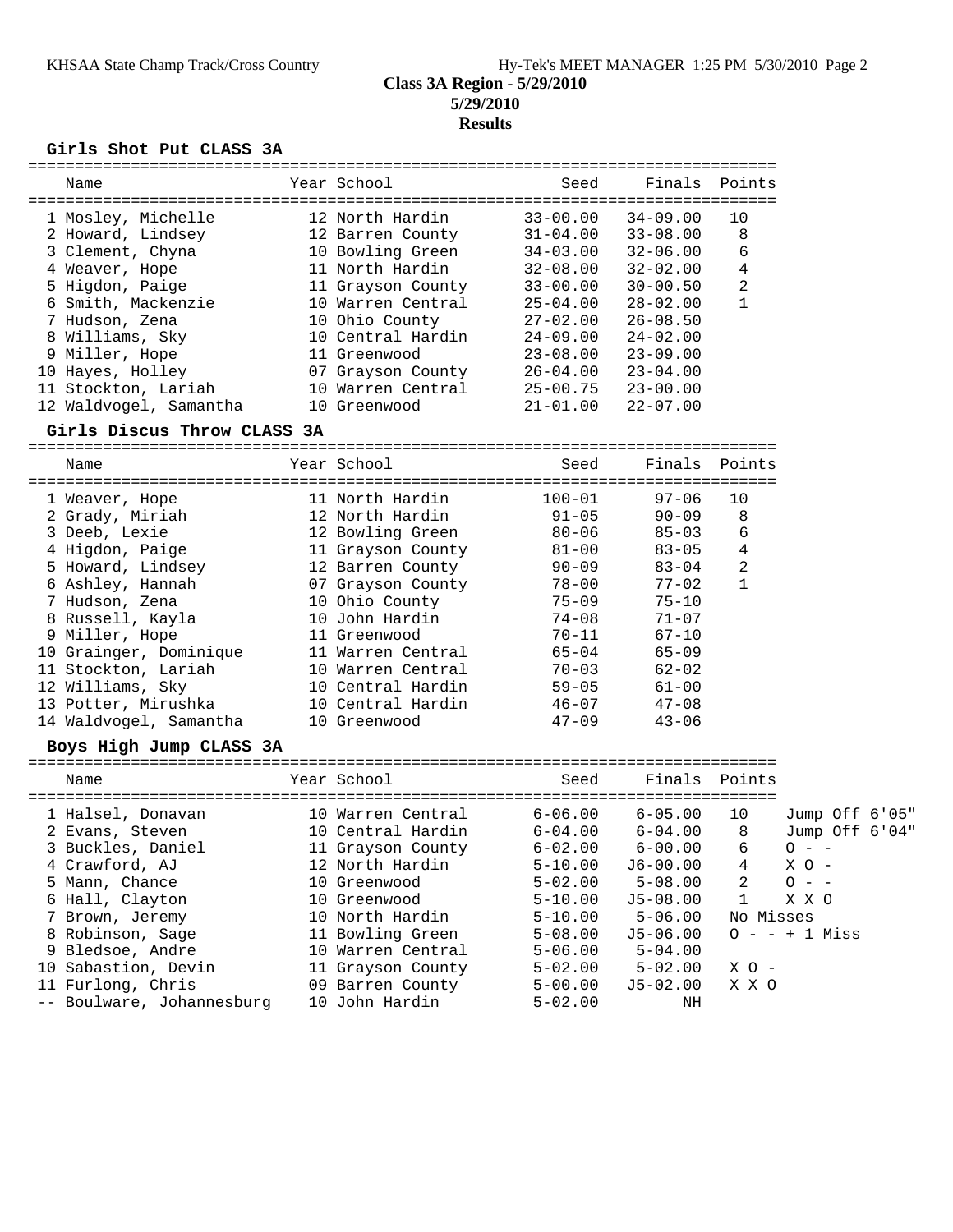## **Class 3A Region - 5/29/2010 5/29/2010 Results**

## **Boys Pole Vault CLASS 3A**

| ==============<br>Name                   |  | Year School                                 | Seed                 |                                                        | Finals Points   |           |  |  |  |  |
|------------------------------------------|--|---------------------------------------------|----------------------|--------------------------------------------------------|-----------------|-----------|--|--|--|--|
| 1 Buckles, Daniel                        |  | 11 Grayson County                           |                      | $12-00.00$ $12-00.00$                                  | 10              |           |  |  |  |  |
| 2 Burns, James                           |  | 12 Grayson County                           | $11 - 06.00$         | $11 - 06.00$                                           | 8               |           |  |  |  |  |
| 3 Harber, Alex                           |  | 10 John Hardin                              | $10 - 00.00$         | $10 - 00.00$                                           | 6               |           |  |  |  |  |
| 4 Napier, Ethan                          |  | 10 Barren County                            | $9 - 00.00$          | $9 - 06.00$                                            | 4               | No Misses |  |  |  |  |
| 5 Metzger, Ryan                          |  |                                             | 10-00.00             | J9-06.00                                               | 2               | $X$ O $-$ |  |  |  |  |
| 6 Tinson, Dante'                         |  | 12 Barren County<br>12 North Hardin         | $9 - 06.00$          | $9 - 00.00$                                            | 0.50            |           |  |  |  |  |
| 6 McKellar, David                        |  | 12 North Hardin                             | 10-00.00             | $9 - 00.00$                                            | 0.50            |           |  |  |  |  |
| Boys Long Jump CLASS 3A                  |  |                                             |                      |                                                        |                 |           |  |  |  |  |
| Name                                     |  | Year School                                 | Seed                 |                                                        | Finals Points   |           |  |  |  |  |
|                                          |  |                                             |                      |                                                        |                 |           |  |  |  |  |
| 1 Randles, Peter                         |  | 12 North Hardin                             | $20 - 08.00$         | $21 - 05.50$                                           | 10              |           |  |  |  |  |
| 2 Austin, Taylor                         |  | 11 Barren County                            | $21 - 06.00$         | $21 - 02.50$                                           | 8               |           |  |  |  |  |
| 3 Cromarte, Jared                        |  | 10 Central Hardin                           | 19-08.00             | $20 - 01.50$                                           | 6               |           |  |  |  |  |
| 4 Dewalt, Danny                          |  | 08 BOWLING<br>11 North Hardin<br>20 Central | 18-06.00<br>19-05.25 | $20 - 00.00$<br>19-09.75                               | 4<br>$\sqrt{2}$ |           |  |  |  |  |
| 5 Coney, Trevino<br>6 Halsel, Donavan    |  | 10 Warren Central                           | $20 - 02.50$         | 19-01.75                                               | 1               |           |  |  |  |  |
| 7 Lynn, Henry                            |  | 12 Bowling Green                            | $18 - 04.00$         | $18 - 04.00$                                           |                 |           |  |  |  |  |
| 8 Brazel, Ryan                           |  | 10 Ohio County                              | $17 - 05.00$         | $18 - 01.25$                                           |                 |           |  |  |  |  |
| 9 Jones, Mason                           |  | 12 John Hardin                              | $17-09.00$           | $17 - 11.75$                                           |                 |           |  |  |  |  |
| 10 Bledsoe, Andre                        |  | 10 Warren Central                           | $17 - 11.50$         | $17 - 07.75$                                           |                 |           |  |  |  |  |
| 11 Tinsley, Jacob                        |  | 11 Greenwood                                | $18 - 06.00$         | $17 - 04.00$                                           |                 |           |  |  |  |  |
| 12 Sabastion, Devin                      |  | 11 Grayson County                           | $17 - 02.00$         | $17 - 01.50$                                           |                 |           |  |  |  |  |
| 13 Aquino, Kristopher                    |  | 12 Barren County                            | $17 - 06.00$         | $16 - 10.75$                                           |                 |           |  |  |  |  |
| 14 Fleener, Charlie                      |  | 10 Grayson County                           | $16 - 00.00$         | $16 - 10.00$                                           |                 |           |  |  |  |  |
| Boys Triple Jump CLASS 3A                |  |                                             |                      |                                                        |                 |           |  |  |  |  |
| Name                                     |  | Year School                                 | Seed                 | Finals                                                 | Points          |           |  |  |  |  |
|                                          |  |                                             |                      |                                                        |                 |           |  |  |  |  |
| 1 Randles, Peter                         |  | 12 North Hardin                             | $47 - 11.00$         | $46 - 00.75$                                           | 10              |           |  |  |  |  |
| 2 Austin, Taylor                         |  | 11 Barren County                            |                      | $42 - 05.00$ $42 - 08.00$                              | 8               |           |  |  |  |  |
| 3 Coney, Trevino                         |  | 11 North Hardin<br>11 Central Hardin        |                      | $40 - 06.00$ $40 - 08.00$<br>$38 - 06.00$ $39 - 11.50$ | 6               |           |  |  |  |  |
| 4 Samual, Jonathon<br>5 Shannon, Rochard |  | 10 Bowling Green                            |                      | $37-07.00$ $39-00.25$                                  | 4<br>2          |           |  |  |  |  |
| 6 Patel, Hardy                           |  | 11 Central Hardin                           | $33 - 02.00$         | $37 - 06.75$                                           | 1               |           |  |  |  |  |
| 7 Bledsoe, Andre                         |  | 10 Warren Central                           | $38 - 09.00$         | $37 - 00.50$                                           |                 |           |  |  |  |  |
| 8 Jones, Mason                           |  | 12 John Hardin                              | $38 - 07.50$         | $36 - 10.50$                                           |                 |           |  |  |  |  |
| 9 Lynn, Ike                              |  | 10 Bowling Green                            | $34 - 01.00$         | $36 - 00.00$                                           |                 |           |  |  |  |  |
| 10 Beaty, Justin                         |  | 10 Barren County                            | $36 - 10.50$         | $34 - 10.00$                                           |                 |           |  |  |  |  |
| 11 Fleener, Charlie                      |  | 10 Grayson County                           | $36 - 00.00$         | $34 - 02.50$                                           |                 |           |  |  |  |  |
| Boys Shot Put CLASS 3A                   |  |                                             |                      |                                                        |                 |           |  |  |  |  |
| Name                                     |  | Year School                                 | Seed                 |                                                        | Finals Points   |           |  |  |  |  |
|                                          |  |                                             |                      |                                                        |                 |           |  |  |  |  |
| 1 Biggs, Damien                          |  | 11 John Hardin                              | $47 - 02.00$         | $44-06.00$                                             | 10              |           |  |  |  |  |
| 2 Marr, Eric                             |  | 11 Barren County                            |                      | $44-08.00$ $43-06.00$                                  | 8               |           |  |  |  |  |
| 3 Ray, Danny                             |  | 11 North Hardin                             | $44 - 00.50$         | $43 - 02.00$                                           | 6               |           |  |  |  |  |
| 4 Butler, Lamondre                       |  | 12 Central Hardin                           | $42 - 00.00$         | $42 - 09.00$                                           | 4               |           |  |  |  |  |
| 5 West, Will                             |  | 12 Bowling Green                            | $40 - 07.50$         | $42 - 07.00$                                           | 2               |           |  |  |  |  |
| 6 Hunt, Alex                             |  | 11 Warren Central                           | $40 - 07.25$         | $42 - 00.00$                                           | 1               |           |  |  |  |  |
|                                          |  |                                             |                      |                                                        |                 |           |  |  |  |  |